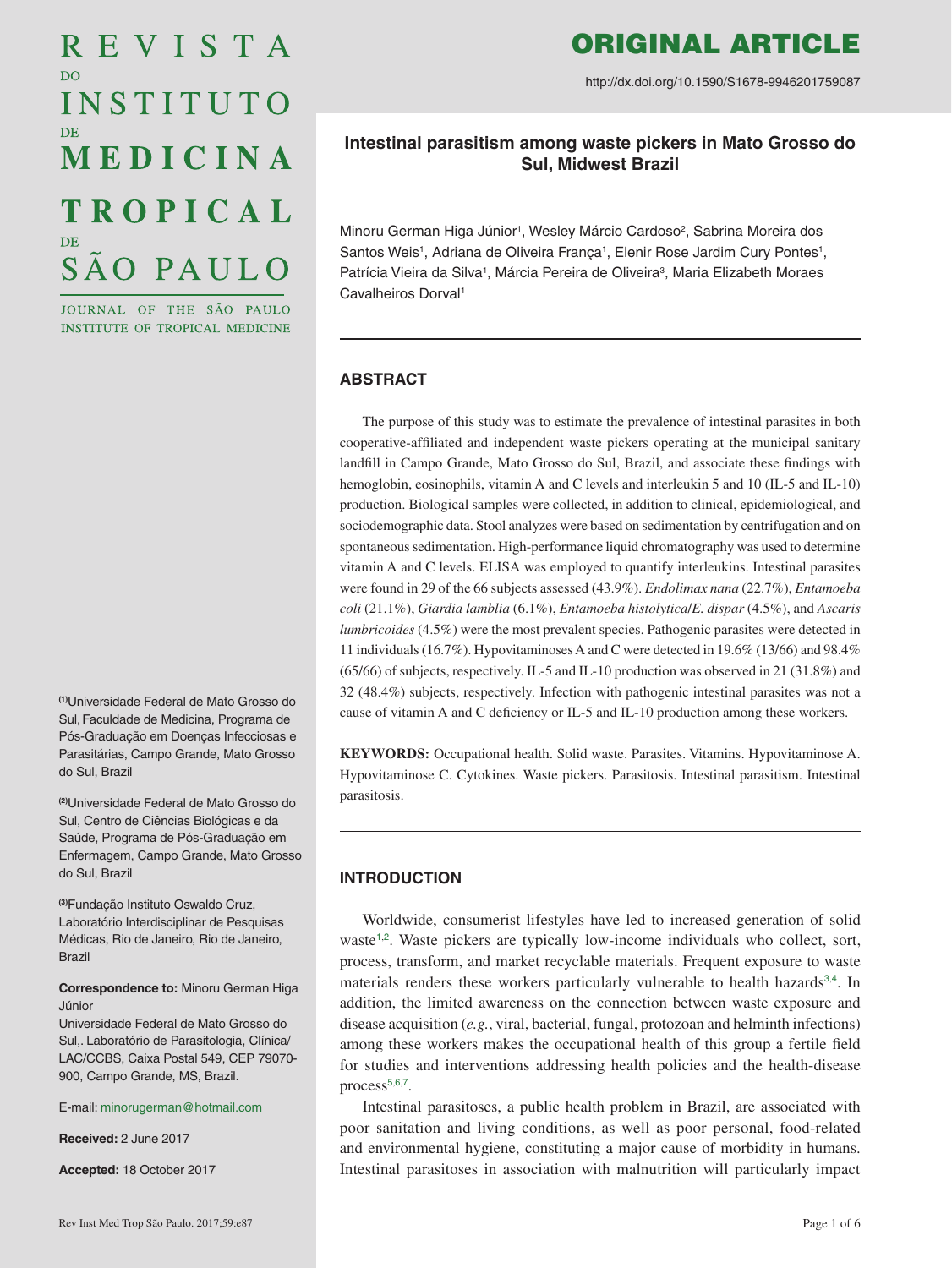<span id="page-1-2"></span>on physical, psychosomatic and social developments<sup>[8](#page-5-0)</sup>. Although nutritional deficiencies can influence the onset and course of parasitic infections, immunopathological and immunoprotective mechanisms involved have not been fully clarified<sup>[9](#page-5-0)</sup>.

<span id="page-1-3"></span>Given the scarcity of investigations on intestinal parasitosis among waste pickers, the present study was designed to estimate the prevalence of infection among this population in Campo Grande, the capital city of Mato Grosso do Sul State, Midwest Brazil, and to associate this condition with hemoglobin, eosinophils, vitamin A and C levels and interleukin 5 (IL-5) and 10 (IL-10) production. A further objective was to make this population segment more visible to the Brazilian Unified Healthcare System (SUS), thus facilitating access to and humanizing healthcare.

#### **MATERIAL AND METHODS**

The investigation was conducted in Campo Grande at two waste picker cooperatives (Coopermaras and Coopernova) and at the municipal sanitary landfill, from June 2014 to June 2015.

Waste pickers registered in the cooperatives and those working independently at the landfill were invited to join the study.

The study inclusion criteria were working as a waste picker and/or sorting recyclable materials, aged 18 years or older and the provision of a written informed consent.

Individuals with impaired capacity to exercise civil rights and fulfill civil duties or those with intellectual disabilities were excluded, as were those for whom special types of consent are mandatory - *e.g.*, members of Quilombola groups (inhabitants of ethnically homogeneous, typically isolated rural communities of descendants of former Afro-Brazilian slaves) or indigenous communities.

After providing informed written consent, participants were interviewed for collection of sociodemographic (sex, age range, educational level, household income), clinical (diarrhea, abdominal pain, nausea, vomiting, weight loss, hyporexia) and epidemiological data (personal and food hygiene, basic sanitation), using customized forms. The interviews were conducted by trained health professionals.

Stool samples were collected in universal specimen flasks containing MIF fixative (distilled water, merthiolate, formaldehyde, glycerin) and stored at room temperature until processed. Parasitological examination was performed using centrifugation-sedimentation<sup>[10](#page-5-0)</sup> and spontaneous sedimentation<sup>[11](#page-5-0)</sup>. Two slides per sample were examined.

<span id="page-1-5"></span><span id="page-1-4"></span>Blood samples were collected by peripheral venous puncture.

Automated blood counts, performed on a Sysmex XE-2100D analyzer, employed 2 mL of whole blood treated with anticoagulant and EDTA. Differential leukocyte counts were confirmed with blood smears stained with May-Grünwald-Giemsa. For both sexes, anemia was defined as a hemoglobin level below 13.5 g/dL. Eosinophilia was defined as a relative count above 8%.

Vitamins A and C were quantified by high-performance liquid chromatography, using Chromsystems Diagnostics kits (Chromsystems Instruments & Chemicals GmbH, Gräfelfing, Germany). Normal values for vitamins A and C were defined as 0.3-0.7 and 4.6-15.0 mg/L, respectively.

Human IL-5 Mini ELISA Development and Human IL-10 Mini ELISA Development kits (Peprotech, Rocky Hill, NJ, USA) were used to quantify IL-5 and IL-10, respectively. All quantification procedures were conducted at the Interdisciplinary Laboratory of Medical Research of the Oswaldo Cruz Foundation, Rio de Janeiro.

Carriers of pathogenic parasites were prescribed metronidazole (for protozoans) and albendazole (for helminths). Dietary guidance was provided to prevent vitamin A and C deficiency and intestinal parasitosis.

Data were subjected to the chi-square test with Yates's correction, the chi-square test for trend, and the Fisher's exact test, using Epi Info 3.5.3 and BioEstat 5.0 software. Prevalence ratios were calculated with 95% confidence intervals. Associations were considered statistically significant when  $p < 0.05$ .

The study design and the informed consent form were approved by the Universidade Federal de Mato Grosso do Sul (UFMS) Ethics Committee for Research on Humans (approval  $N^{\circ}$  467.624).

#### **RESULTS**

From the total of 66 subjects, 43.9% (32.0-55.9%, 95% CI) tested positive for intestinal parasites. A 16.7% prevalence (7.7-25.7%, 95% CI; 11/66) was found for pathogenic species. *Endolimax nana* (22.7%), *Entamoeba coli* (21.1%), *Giardia lamblia* (6.1%), *Entamoeba histolytica/E. dispar* (4.5%) and *Ascaris lumbricoides*  (4.5%) were the most prevalent pathogenic parasites ([Table](#page-2-0) 1).

<span id="page-1-0"></span>The age of subjects ranged from 19 to 67 years old. Males accounted for 60.6% of the sample. Most subjects (65.1%) had never attended school or completed elementary education. Regarding monthly income, 42.4% of participants earned one minimum wage or less [\(Table 2\)](#page-2-0).

<span id="page-1-1"></span>The prevalence of parasitism  $(n = 29)$  did not differ significantly by gender, age group, educational level or household income.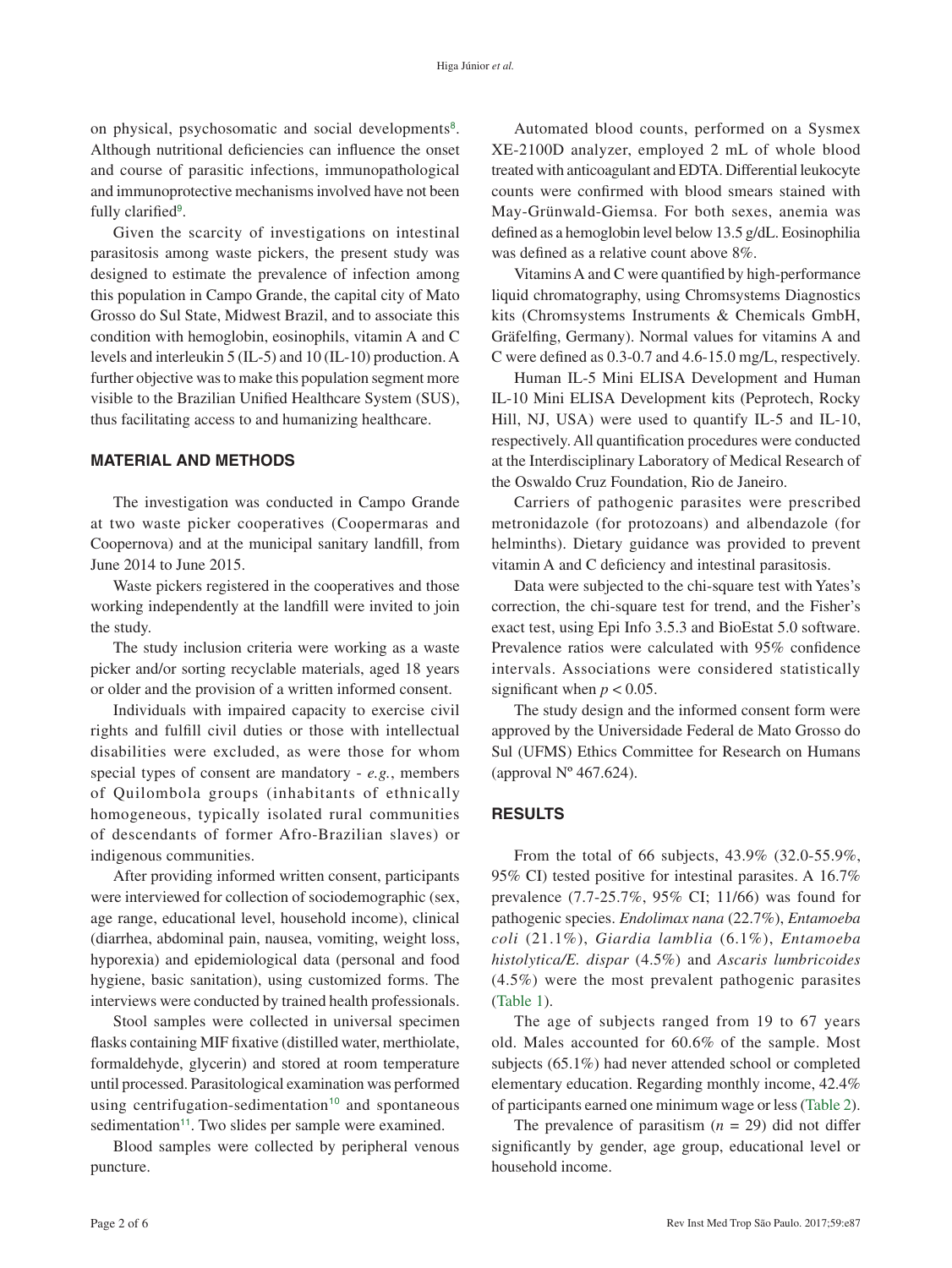|                                 | N* | %    |
|---------------------------------|----|------|
| <b>Parasitosis</b>              |    |      |
| Negative                        | 37 | 56.1 |
| Positive                        | 29 | 43.9 |
| <b>Commensal protozoans</b>     |    |      |
| Endolimax nana                  | 15 | 22.7 |
| Fntamoeba coli                  | 14 | 21.2 |
| <b>Blastocystis hominis</b>     | 2  | 3.0  |
| lodamoeba bütschlii             | 1  | 1.5  |
| Pathogenic protozoans           |    |      |
| Giardia lamblia                 | 4  | 6.1  |
| Entamoeba histolytica/E. dispar | З  | 4.5  |
| <b>Helminths</b>                |    |      |
| Ascaris lumbricoides            | 3  | 4.5  |
| Strongyloides stercoralis       | 1  | 1.5  |
| Hookworms                       | 1  | 1.5  |

<span id="page-2-0"></span>**Table 1** - Distribution of fecal parasitological findings among [waste pickers. Campo Grande, MS, Brazil, 2014-2015 \(](#page-1-0)*n* = 66)

\*One or more species possible per individual.

Among the 66 participants, 97.0% reported having access to piped water (3.0% did not respond) and 95.5% reported the habit of washing food items before consumption (4.5% did not respond). The prevalence of parasitism  $(n = 29)$  was not significantly influenced by the availability of a sewage system in the place of residence,

<span id="page-2-1"></span>the habit of wearing shoes, or the habit of washing hands before meals and after using the bathroom [\(Table 3\)](#page-3-0).

No significant differences in the proportion of subjects presenting or not with diarrhea, abdominal pain, nausea, vomiting, weight loss, hyporexia, anemia, eosinophilia, hypovitaminoses A or C, or IL-5 and IL-10 production in response to pathogenic parasites were observed  $(n = 11)$ ([Table 4](#page-3-0)).

<span id="page-2-2"></span>Regarding the three individuals diagnosed with pathogenic intestinal parasites and eosinophilia, one was infected with *Giardia lamblia* and two with *Ascaris lumbricoides*. Hypovitaminosis C was detected in all subjects except one. Among the three individuals with IL-5 production and pathogenic parasites, two had helminthiasis, a possible cause of the generation of this cytokine.

#### **DISCUSSION**

<span id="page-2-3"></span>This is the first study to investigate intestinal parasitosis in waste pickers in Midwest Brazil. A 43.9% prevalence of parasitosis was detected, but comparisons are limited by the lack of investigations on intestinal parasitism in adults, particularly among waste pickers, in Brazil. Nunes *et al*. [12](#page-5-0), investigating 22 garbage collectors in *Patrocínio* county, Minas Gerais State, found a higher prevalence of nonpathogenic *Entamoeba coli* and *Endolimax nana*, consistent with the present findings. Although these parasites are human gut commensals, their detection can reveal higher

**Table 2** [- Sociodemographic variables investigated among waste pickers. Campo Grande, MS, Brazil, 2014-2015 \(](#page-1-1)*n* = 66)

| <b>Variable</b>                                     | <b>Parasitized</b> |      | Non-parasitized |       |             |
|-----------------------------------------------------|--------------------|------|-----------------|-------|-------------|
|                                                     | N                  | $\%$ | N               | $\%$  | p           |
| <b>Sex</b>                                          |                    |      |                 |       | $(1)$ 0.969 |
| Female                                              | 12 <sup>2</sup>    | 46.1 | 14              | 53.9  |             |
| Male                                                | 17                 | 42.5 | 23              | 57.5  |             |
| Age range (years)                                   |                    |      |                 |       | $(1)$ 0.827 |
| $20 - 40$                                           | 15                 | 46.9 | 17              | 53.1  |             |
| >40                                                 | 14                 | 41.2 | 20              | 58.8  |             |
| <b>Educational level</b>                            |                    |      |                 |       | $(2)$ 0.700 |
| No data*                                            |                    |      | 3               | 100.0 |             |
| Incomplete primary education or no formal education | 20                 | 46.5 | 23              | 53.5  |             |
| Middle school diploma (8-9 years)                   | 6                  | 50.0 | 6               | 50.0  |             |
| Incomplete high school                              | 2                  | 40.0 | 3               | 60.0  |             |
| High school diploma (11-12 years)                   |                    | 33.3 | 2               | 66.7  |             |
| Household income (minimum wages)                    |                    |      |                 |       | $(2)$ 0.269 |
| No data*                                            |                    |      | 2               | 100.0 |             |
| $≤1.0$                                              | 12                 | 42.9 | 16              | 57.1  |             |
| $1.1 - 2.0$                                         | 10                 | 38.5 | 16              | 61.5  |             |
| >2.0                                                | 7                  | 70.0 | 3               | 30.0  |             |

\*Excluded from statistical calculations. (1) Yates-corrected Chi-squared test. (2) Chi-squared test of trends.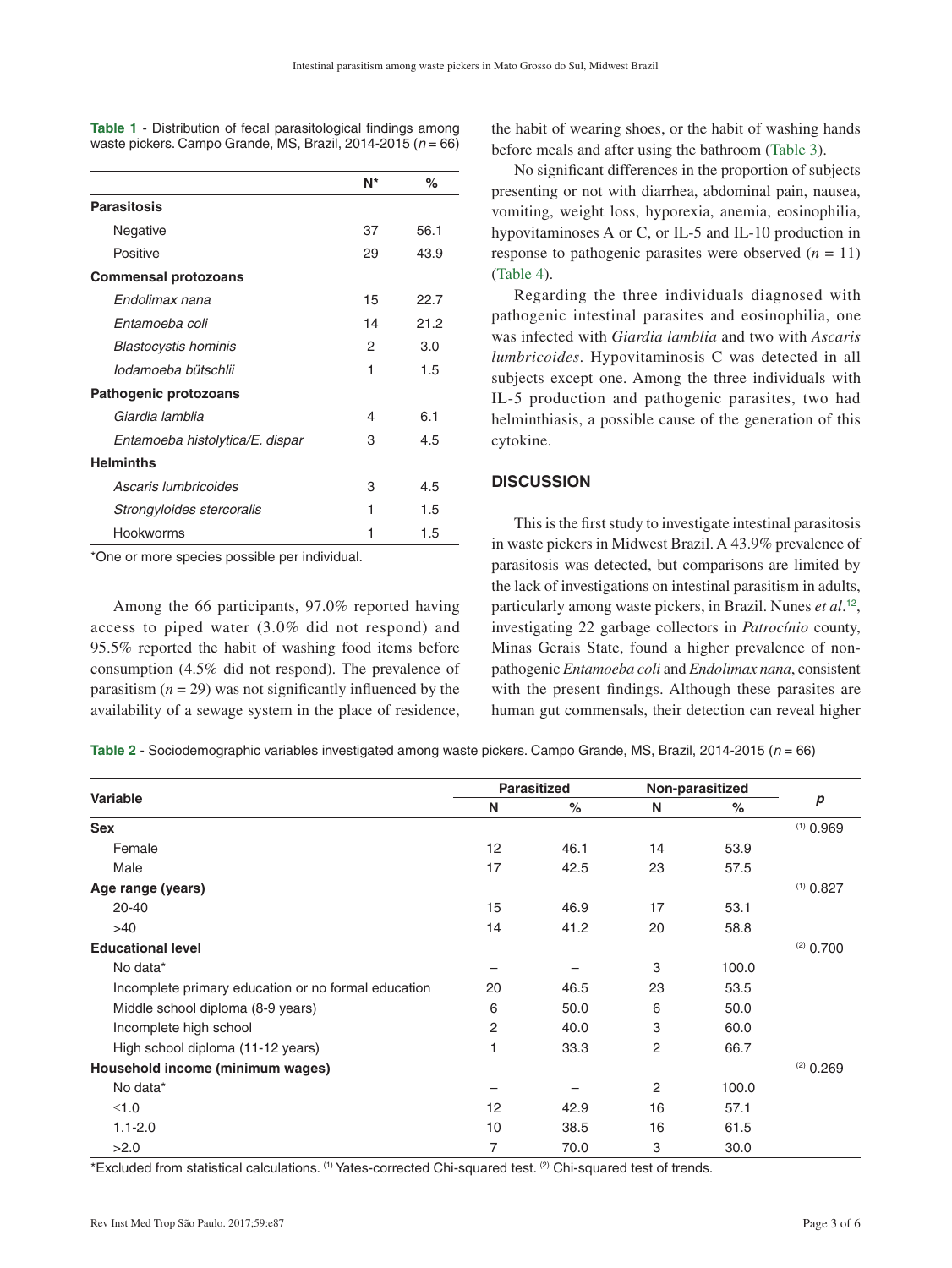<span id="page-3-0"></span>**Table 3** [- Other variables investigated among waste pickers. Campo Grande, MS, Brazil, 2014-2015 \(](#page-2-1)*n* = 66)

| Variable                                    | <b>Parasitized</b>       |                | Non-parasitized |       |                  |
|---------------------------------------------|--------------------------|----------------|-----------------|-------|------------------|
|                                             | N                        | $\%$           | N               | $\%$  | $\boldsymbol{p}$ |
| Sewage system                               |                          |                |                 |       | 0.875            |
| No data*                                    | 1                        | 50.0           | 1               | 50.0  |                  |
| No                                          | 27                       | 42.9           | 36              | 57.1  |                  |
| Yes                                         | 1                        | 100.0          |                 |       |                  |
| Habit of wearing shoes                      |                          |                |                 |       | 0.857            |
| No data*                                    | $\mathbf{2}$             | 66.7           | 1               | 33.3  |                  |
| No                                          | 1                        | 100.0          |                 | -     |                  |
| Yes                                         | 26                       | 41.9           | 36              | 58.1  |                  |
| Habit of washing hands before meals         |                          |                |                 |       | 0.645            |
| No data*                                    | 2                        | 66.7           | 1               | 33.3  |                  |
| No                                          | $\overline{\phantom{a}}$ | $\blacksquare$ | 2               | 100.0 |                  |
| Yes                                         | 27                       | 44.3           | 34              | 55.7  |                  |
| Habit of washing hands after using bathroom |                          |                |                 |       | 0.560            |
| No data*                                    | $\mathbf{2}$             | 66.7           | 1               | 33.3  |                  |
| No                                          | 1                        | 20.0           | $\overline{4}$  | 80.0  |                  |
| Yes                                         | 26                       | 44.8           | 32              | 55.2  |                  |

\*Excluded from statistical calculations. (1) Fisher's exact test.

**Table 4** [- Clinical and laboratory variables investigated among waste pickers. Campo Grande, MS, Brazil, 2014-2015 \(](#page-2-2)*n* = 66)

| <b>Variable</b>             | <b>Pathogenic intestinal parasites</b> |                |    |               |       |
|-----------------------------|----------------------------------------|----------------|----|---------------|-------|
|                             |                                        | Yes $(n = 11)$ |    | No $(n = 55)$ |       |
|                             | N                                      | %              | N  | $\%$          |       |
| <b>Clinical variables</b>   |                                        |                |    |               |       |
| Diarrhea                    | 4                                      | 36.4           | 20 | 36.4          | 1.000 |
| Abdominal pain              | 3                                      | 27.3           | 25 | 45.5          | 0.440 |
| Nausea                      | 4                                      | 36.4           | 17 | 30.9          | 0.976 |
| Vomiting                    | 4                                      | 36.4           | 14 | 25.5          | 0.687 |
| Weight loss                 | 3                                      | 27.3           | 18 | 32.7          | 1.000 |
| Hyporexia                   | 5                                      | 45.5           | 14 | 25.5          | 0.329 |
| <b>Laboratory variables</b> |                                        |                |    |               |       |
| Anemia                      |                                        | 9.1            | 10 | 18.2          | 0.822 |
| Eosinophilia                | 3                                      | 27.3           | 8  | 14.6          | 0.527 |
| Hypovitaminosis A           | 3                                      | 27.3           | 10 | 18.2          | 0.742 |
| Hypovitaminosis C           | 11                                     | 100.0          | 54 | 98.2          | 1.000 |
| $IL-5$                      | 3                                      | 27.3           | 18 | 32.7          | 1.000 |
| $IL-10$                     | 3                                      | 27.3           | 29 | 52.7          | 0.225 |

(1) Fisher's exact test.

<span id="page-3-1"></span>degrees of exposure to fecal contamination, thus serving as an indicator of socio-sanitary conditions<sup>[13](#page-5-0)</sup>.

The prevalence of *Ascaris lumbricoides* of 4.5% found in the present study was far lower than that of 25.0% detected by Sposito *et al*. [14](#page-5-0) among 16 waste pickers in Pelotas and *Capão do Leão*, counties in the Southern State of Rio Grande do Sul.

<span id="page-3-3"></span>In Pelotas, also in the State of Rio Grande do Sul, another study[15](#page-5-0) detected *Trichuris trichiura* among waste pickers. An explanation for the absence of this species in the present sample is that infections with this helminth are more common in coastal areas with a wet climate and sandy soil<sup>[16](#page-5-0)</sup>.

<span id="page-3-4"></span><span id="page-3-2"></span>A fixative was employed to preserve all the fecal samples, which may explain the low frequency of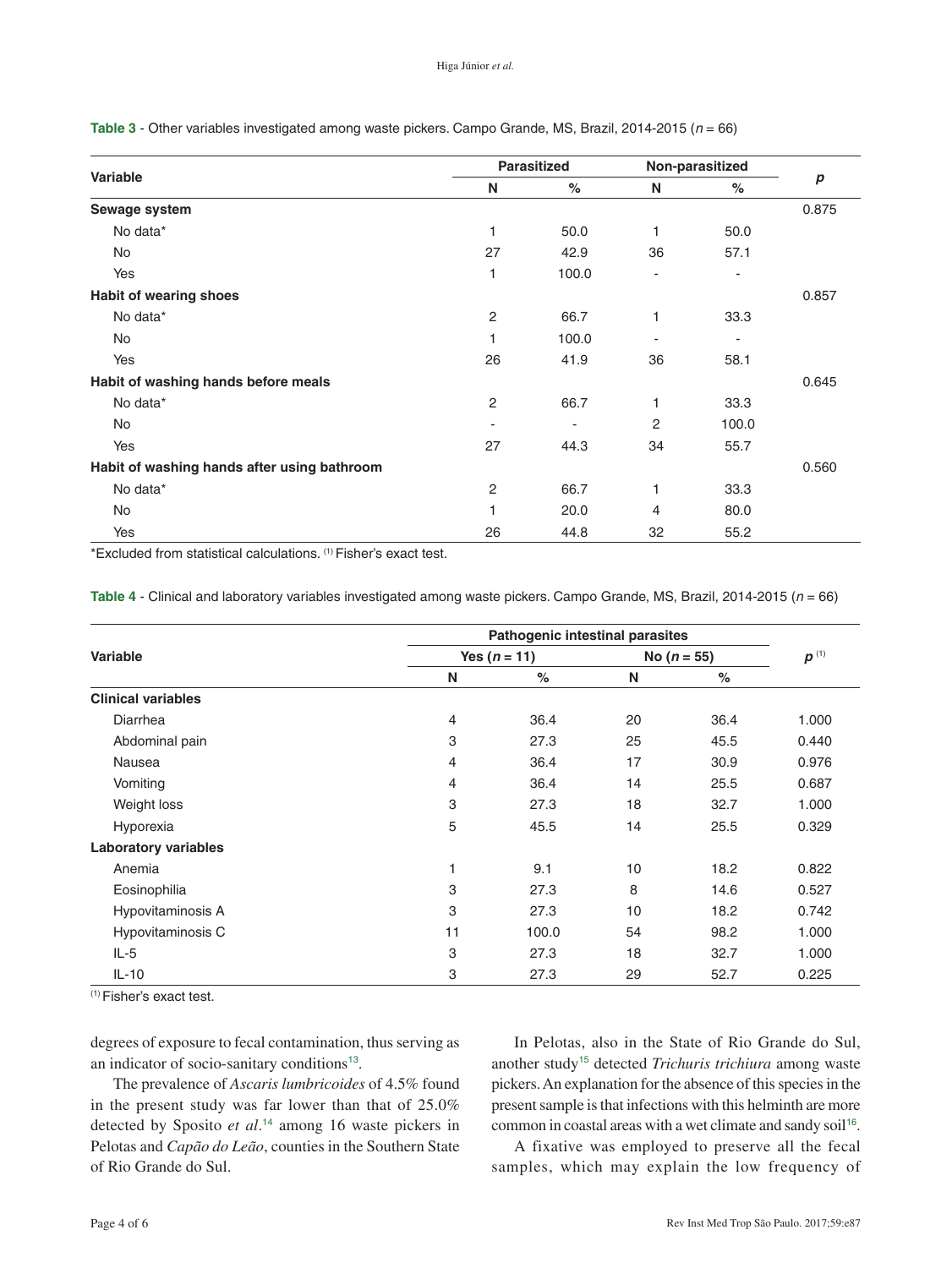*Strongyloides stercoralis* and the absence of other helminth species, whose detection requires specific techniques that were not used in the present investigation.

Generally, low purchasing power and the educational level indicate scant knowledge available on intestinal parasites prevention, and thus a higher prevalence of parasitism. In the present study, however, the opposite was observed as non-parasitized individuals predominated. A possible reason for this finding is the indiscriminate use of antiparasitic drugs. Even without the support of consistent official data, Frei *et al*. [17](#page-5-0) have speculated that a decreased prevalence resulting from prophylactic antiparasitic medication can actually mask poor underlying health and educational conditions, delaying other prophylactic measures, as well as efforts to improve sanitation and sanitary education.

<span id="page-4-0"></span>Intestinal parasitoses can cause diarrhea, abdominal pain, nausea, vomiting, weight loss and hyporexia but, in the present sample, these events were more frequent in carriers of non-pathogenic parasites and in individuals testing negative for intestinal parasites. Absence of signs or symptoms, however, does not rule out parasitic infections, given the frequency of asymptomatic cases, as well as of signs and symptoms that overlap with those of intestinal parasites<sup>[18](#page-5-0)</sup>.

Intestinal parasitic infections can cause or contribute to the development of anemia, together with factors such as unbalanced, low-iron diets, antacids (which decrease iron absorption), gastroplasty and presence of urogenital or gastrointestinal bleeding<sup>[19](#page-5-0)</sup>.

<span id="page-4-2"></span>Parasite-induced peripheral and tissue eosinophilias are primarily dependent on production of IL-5, responsible for Th-2 lymphocyte differentiation and release from bone marrow into peripheral blood. These types of eosinophilia are common among patients infected with trematodes, cestodes, and nematodes. Eosinophilia caused by *Giardia lamblia* remains poorly investigated<sup>[20](#page-5-0)</sup>. In the present study, allergic reactions may have been a cause of the elevated eosinophil counts observed in cases of non-pathogenic parasitism or negative stool tests $21$ .

<span id="page-4-4"></span>Among the three individuals presenting with IL-5 production and pathogenic parasites, two had helminthiasis, a possible cause of generation of this cytokine. The same was observed for IL-10. IL-5 and IL-10 production in individuals with negative stool tests or carriers of nonpathogenic parasites may result from atopic diseases or allergic reactions.

To our knowledge, no previous studies have associated hypovitaminosis A with the presence of intestinal parasites in waste pickers, and biochemical surveys of vitamin A deficiency in Midwest Brazil are scarce<sup>[22](#page-5-0),[23](#page-5-0)</sup>.

<span id="page-4-7"></span>Although male gender has been reported as a factor associated with the etiopathogenesis of hypovitaminosis  $D^{24}$  $D^{24}$  $D^{24}$ ,

10 of the 13 vitamin A-deficient subjects in the present sample were women. Morbidity and mortality rates associated with parasitism, as well as a synergism of this condition with vitamin A deficiency point out the importance of evaluating at-risk populations in order to guide the design and implementation of prophylactic interventions<sup>[22](#page-5-0)</sup>.

The detection of hypovitaminosis C in the present sample, however, merits further discussion. Unbalanced diets may be a cause of this condition. In cross-sectional studies, serum vitamin C levels have indicated better nutritional status among children who were not infected with, or treated for *Ascaris lumbricoides* than among those infected but left untreated $25$ . In addition, it has been suggested that vitamin supplementation may benefit immune responses, helping to prevent cancer and heart disease while delaying cataract development<sup>[26](#page-5-0)</sup>.

<span id="page-4-9"></span><span id="page-4-8"></span>Non-pathogenic protozoans were more prevalent in the present sample. The sociodemographic and sanitation as well as hygiene-related variables investigated in the present study did not prove to be significant as factors for intestinal parasitic infections. Despite the diagnosis of pathogenic parasites, the clinical manifestations observed were not secondary to intestinal parasitism. Infection with pathogenic parasites was not a cause of hypovitaminoses A and C and production of IL-5 and IL-10.

<span id="page-4-1"></span>A limitation of this study was the small number of subjects. Addressing health problems that affect the general population requires concerted efforts from all sectors of society, as well as measures to ensure that all members will have access to an effective guidance toward the improvement of the quality of life.

## **CONFLICT OF INTEREST**

<span id="page-4-3"></span>All the authors declare the absence of conflict of interest.

# **ACKNOWLEDGMENTS**

The authors wish to thank Zelia Soares da Silva and Patricia Daniele Matos Ferreira Gomes (Laboratory of Clinical Parasitology, UFMS) for the technical support. We are also grateful to Professors Ana Rita Coimbra Motta de Castro and Solange Zacalusni Freitas, for making their laboratory facilities available.

## **AUTHORS' CONTRIBUTION**

<span id="page-4-6"></span><span id="page-4-5"></span>MGHJ jointly conceived the study with MEMCD and participated in data collection, laboratory testing, statistical analysis and writing the article. WMC contributed to data